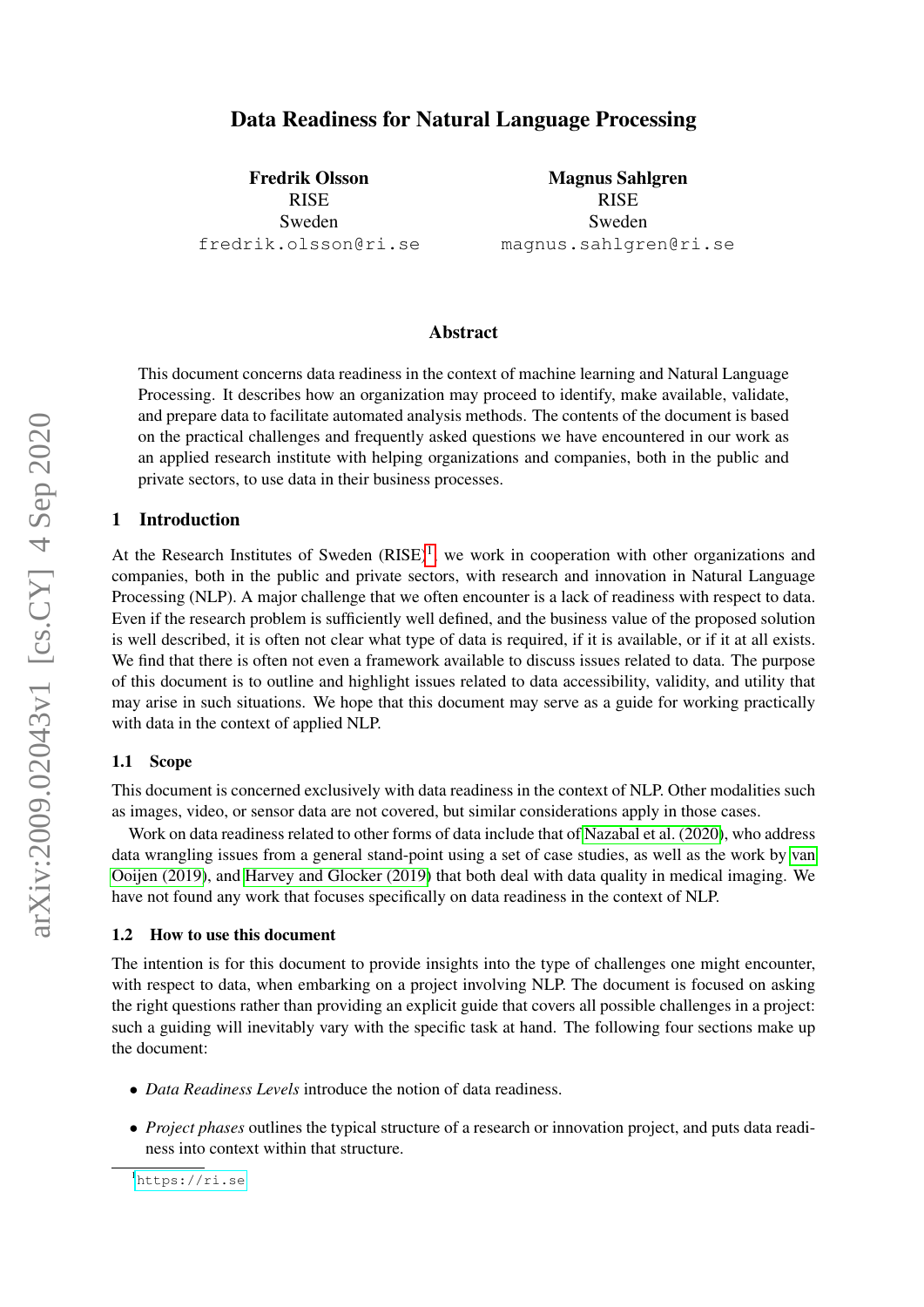- *Questions for guidance* is the central part of the document. Use the questions to understand the data readiness of your own project.
- *How to contribute* contains instructions for how to help us improve the document. Please, reach out with any questions, or suggestions!

## 2 Data Readiness Levels

The notion of Data Readiness Levels (DRLs) introduced by [Lawrence \(2017\)](#page-5-1), provides a way of talking about data much in the same way Technology Readiness Levels facilitate communication regarding the maturity of technology [\(Banke, 2017\)](#page-5-2). As such, it is a framework suitable for exchanging information with stakeholders regarding data **accessibility**, validity, and utility.

Figure [1](#page-1-0) below illustrates the three different major Bands of the DRLs. Each band can be thought of as consisting of multiple levels. At the lowest level, i.e., Band C - Level 4, someone has heard that there is data to be had. This "hearsay" level is often where a new project starts — someone knows that there should be data available to work with. Since the access to data often dictates the bounds of possible analysis, and thus the level of results attainable, walking a new project or stakeholder through the DRLs is not only a nice-to-have, it is a must-do. If there is no data to work with, it does not matter what kind of algorithms are available.

| <b>Band</b> |                         | Level Meaning  | <b>Comment</b>                                                                                                                    |
|-------------|-------------------------|----------------|-----------------------------------------------------------------------------------------------------------------------------------|
|             | 1                       | <b>Utility</b> | Ready for analysis wrt to given hypotheses, questions,<br>context. Kaggle, OpenML, etc.                                           |
|             | $\bullet\bullet\bullet$ |                |                                                                                                                                   |
| B           | 1                       | Validity       | Exploratory analysis, data characterization, entity<br>disambiguation. Ready to define the candidate questions<br>and hypotheses. |
|             |                         |                |                                                                                                                                   |
|             | 1                       | Accessibility  | Ready to be loaded in analysis software, e.g., python, R.<br>Matlab.                                                              |
|             | $\bullet\bullet\bullet$ |                |                                                                                                                                   |
|             | 4                       | Hearsay data   |                                                                                                                                   |

<span id="page-1-0"></span>Figure 1: An overview of the different bands of Data Readiness Levels.

## 2.1 Band C

Band C concerns the accessibility of data. All work at this level serves to grant the team intended to work with the data access to it; once access is provided, the data is considered to be at Band C - Level 1, and ready to be brought into Band B. Issues that fall under Band C include:

- Does the data exist? Is the data required to address the task even recorded?
- Data conversion and encoding. One of the major challenges faced within NLP is the conversion of documents from a source format, e.g., PDF, Word or Excel, to a format suitable for addressing the task at hand. In order to move beyond Band C, data conversion and encoding have to be in place.
- Legal aspects of accessibility. Not only should the data be available to the intended team, but the team and the result of their efforts to produce a solution to the task at hand should also be cleared with respect to the legal aspects of accessing, and handling of the data. This include, e.g., the handling of personal identifiable information, and copyright issues.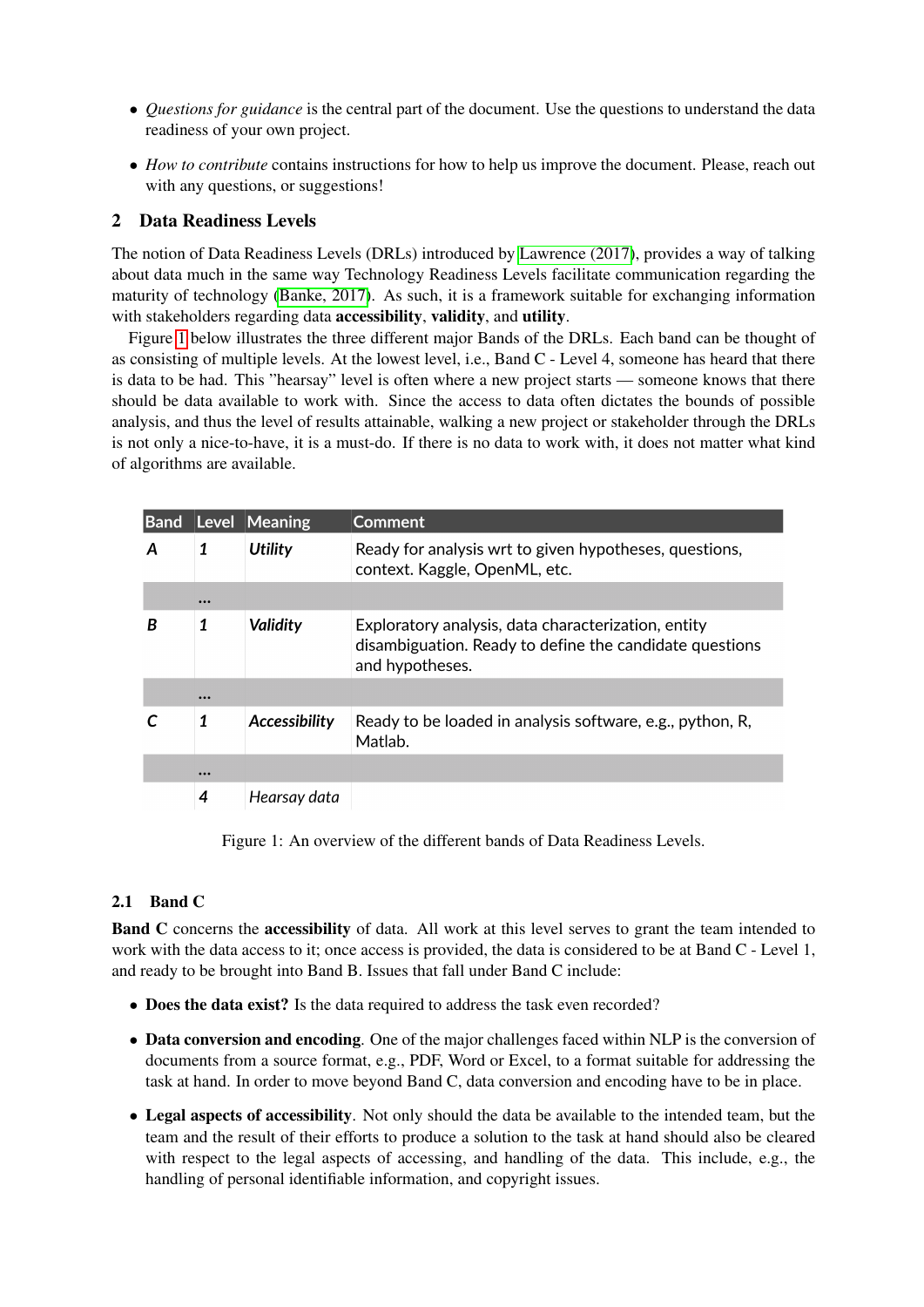• Programmatic aspects of accessibility. The team should have easy access to the data, by a method of their choice, e.g., via an API, or a database interface.

## 2.2 Band B

Band B concerns the validity of data. In order to pass Band B, the data has to be valid in the sense that it is representative of the task at hand. Furthermore, the data should be deduplicated, noise should be identified, missing values should be characterized, etc. At the top level of Band B, the data should be suitable for exploratory analysis, and the forming of working hypotheses.

# 2.3 Band A

Band A concerns the utility of data. The utility of the data concerns the way in which the data is intended to be used: Is the data enough to solve the task at hand?

A project should strive for data readiness at Band A - Level 1. Note that the Data Readiness Levels should be interpreted with respect to a given task. while for Task Y the data could need to be annotated with the appropriate information. As an example, data that is at Band A for the task of pre-training a language model might be considered Band B for the task of training a Named Entity Recognizer, simply because the requirements on the data are different in the two tasks. For training a language model, if could be enough if the data is unlabelled, clean and drawn from domains of general interest, while for the Named Entity Recognizer, the data will need to be annotated with the appropriate information, and taken from the very specific domain in which the recognizer will then operate.

# 3 Project phases

To put the need for training, validation, and evaluation data into context, let's have a look at the structure of a typical NLP project. There are many variants of the way organizations work with applied research, innovation, and analytics. Most of them progress roughly by the following steps:

- 1. Specify the problem to solve.
- 2. Assess the data available to produce and evaluate solutions to the problem.
- 3. Select technology to use for solving the problem.
- 4. Implement a solution on the form of a demonstrator, prototype or product.
- 5. Mutual transfer of knowledge between the research team and the client.

The above steps are usually carried out in an iterative fashion in that, e.g., the problem specification is re-visited and updated as the knowledge of the data available is increased, the transfer of knowledge is omnipresent in all stages of the project, and the technology choices and implementation are iteratively updated and tested as the project progresses.

Although the Data Readiness Levels described in the previous section permeate all stages of the project management, steps 1 through 3 in the project structure above are where the data readiness is usually addressed in depth. Thus, it is crucial that the Data Readiness Levels are in order at the beginning of the project.

Common data science, and analytics project processes include *Cross-industry standard process for data mining* (CRISP-DM, [Shearer \(2000\)](#page-6-2)), and *The Team Data Science Process* (TDSP, [Microsoft](#page-5-3)  $(2020)$ ).

# 4 Questions for guidance

The questions below are intended to serve as guidance in the process of reaching the appropriate Data Readiness Levels for solving a research or business problem related to NLP.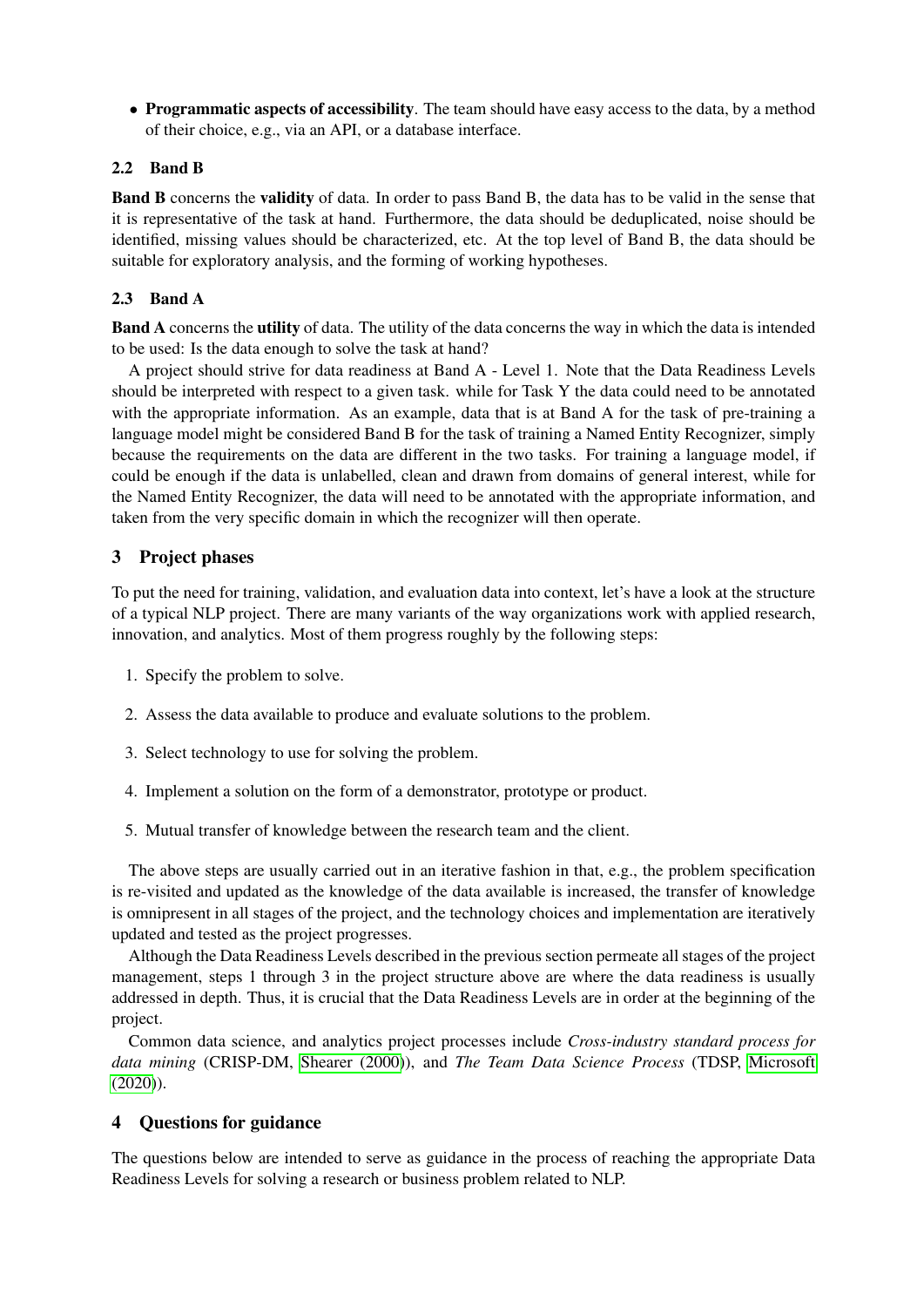## 4.1 What problem are you trying to solve?

The first step in every applied project is to make sure that there is a clear and concise definition of done; what is the goal of the project, and how do we know when we have reached it? We recommend that the goal is intimately tied to a tangible business value, and that there is a clear idea already from the start how the project fits into the business value chain. To put the point succinctly: if the project is not motivated by a clear business need, it will not deliver any business value. When specifying the problem, make sure to focus on the actual business need that is to be fulfilled, as opposed to a technology to solve the problem. Try to make all assumptions about the business need explicit; write them down, and make sure to vet the assumptions thoroughly with the stakeholders to have them sign-off on a common understanding of the problem. As with everything else, you should expect to iterate on the specification of the problem, and as the process proceeds, the adjustments to the specification will become smaller.

Having a detailed and agreed-on specification of the business need and problem is crucial since seemingly subtle details may have a large impact on the space of possible techniques to actually solve the problem. For instance, if the stakeholder is expecting an implemented solution to extract, rank, and present passages from long documents with sub-second latency to a user, from a data point-of-view you have to know whether the document set is expected to change continuously, what format the documents are in, and what information there are to guide the learning-to-rank process. The characteristics of the problem you set out to solve dictates the requirements on the data needed to solve it. Thus, the specification of the problem is crucial for understanding the requirements on the data in terms of, e.g., training data, and the need for manual labelling of evaluation or validation data. Only when you know the characteristics of the data, it will be possible to come up with a candidate technological approach to solve the problem.

### 4.2 What data are available to you?

What does "available to you" mean? There is a difference between knowing that there is data to be had, and actually having the appropriate access to the right data at the right time. The Data Readiness Levels framework provides a good way of talking to stakeholders, both data owners and business problem owners. Being "available" in this context, means that the data is at Band B or above.

With data at Band B, you will most likely be able to form working hypotheses about the suitability of the data with respect to the problem you are trying to solve. For example to gauge whether the data contains the information you need; the amount of data is sufficient; or there are any legal constraints for using the data.

### 4.3 Are you allowed to use the data available?

The legal aspects of using the data depend on many things. As such, the legalities should be considered a primary citizen of the Data Readiness Level assessment with respect to your particular challenge. Make sure you involve the appropriate legal competence early on in your project. Matters regarding, e.g., personal identifiable information, and GDPR have to be handled correctly. Failing to do so may result in a project failure, even though all technical aspects of the project are perfectly sound.

### 4.4 What data do you need to solve the problem?

Given the insight into what data is available, ask yourself the questions:

- What data do you need to solve the problem?
- Is that a subset of the data that is already available to you?
- If not: is there a way of getting all the data you need?

If there is a discrepancy between the data available, and the data required to solve the problem, that discrepancy has to be mitigated. If it is not possible to align the data available with what is needed, then this is a cue to go back to the drawing board and either iterate on the problem specification, or collect suitable data. Perhaps there are other ways to solve the business or research need than what has been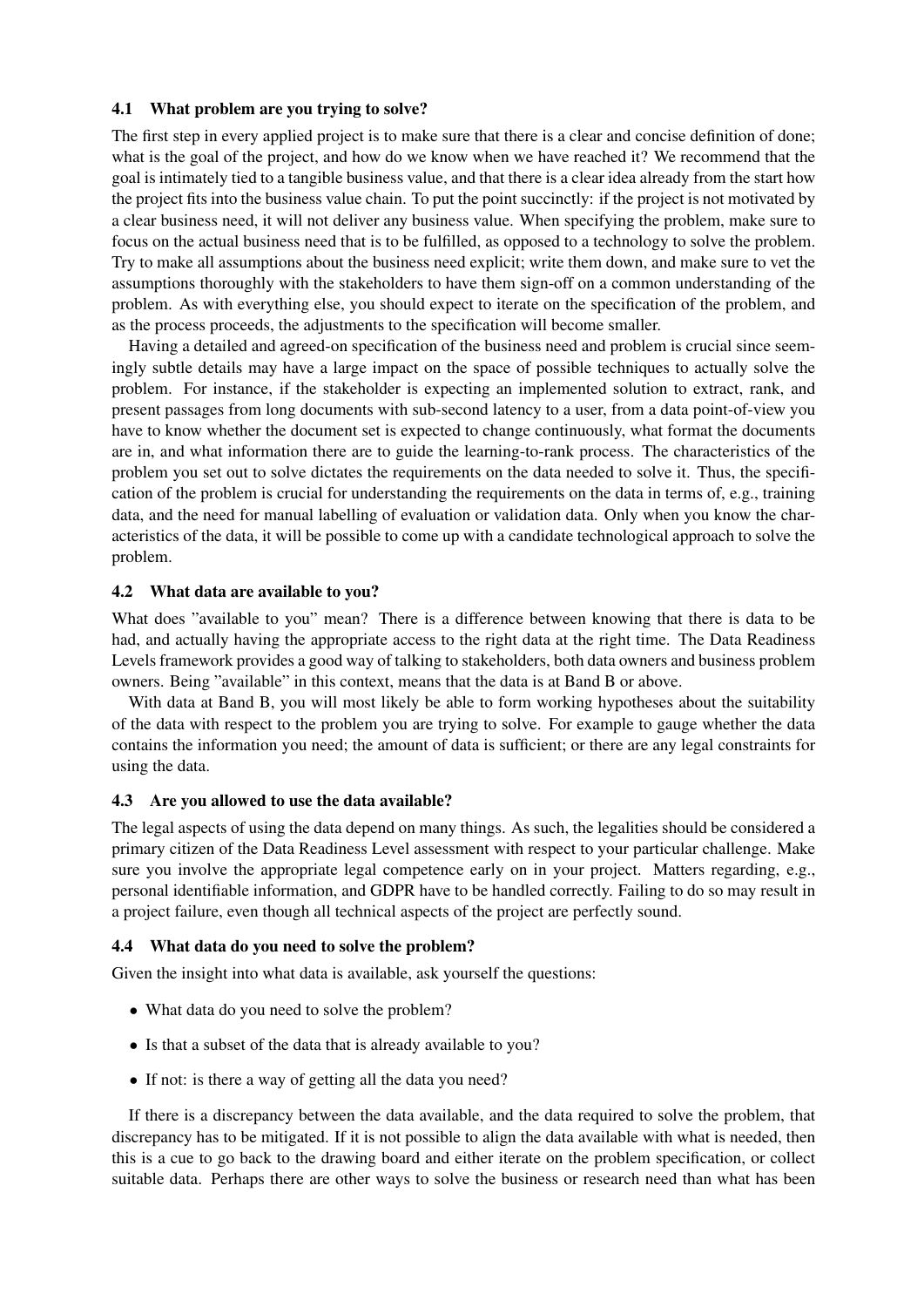specified so far? It is not uncommon to discover that the data actually needed to solve a problem does not even exist, despite initial assumptions to the contrary. Such a conclusion need not be entirely negative, since it opens up the possibility to initialize a data collection effort, or, if needed, to refine business processes to start generating relevant data.

## 4.5 How do you know if you have succeeded in solving the problem?

When you are in the process of defining and specifying the problem to solve, you should also consider how to *evaluate* the potential solutions to the problem.

The type of data required to evaluate a solution is often tightly connected to the way the solution is implemented: if the solution is based on supervised machine learning, i.e., requiring labelled examples, then the evaluation of the solution will also require labelled data. For example, if the problem you face is to help users to find topically relevant sections in a large number of yearly reports submitted by public agencies, then you will most likely need to construct a collection of sections labelled with the appropriate topic descriptors. Such data can then be used to assess and compare the technical solutions you come up with.

On the other hand, if it is possible to produce a solution based on unsupervised machine learning, then *perhaps* it is possible to conduct the evaluation based on unlabelled data too (although it is far from certain).

In any case, if the solution depends on labelled training data, the process of annotation usually also results in the appropriate evaluation data. Any annotation effort should take into account:

- The quality of the annotations. The agreement between the annotators working on the data, aka the inter-annotator agreement, provides a good starting point for assessing the quality of the annotations overall. The reasons for low inter-annotator agreement can be related to, e.g., unclear annotation guidelines, difference in expertise among the annotators, that the task is simply too hard, or a combination of all of the above. The annotations produced should be carefully monitored with respect their quality. Deviations in quality over time should be analyzed so as to facilitate mitigation of a potential decrease in the capabilities of the model that relies on the annotated data for training.
- Temporal aspects of the data characteristics. How often do the distribution of the data to learn from change, i.e., how often do we need to produce new annotations? When do we know that we need newly annotated data?
- Representativity of the data. Is the data annotated really suitable for the task at hand? Does it reflect the way users interact with the system?

Obtaining the training, evaluation, and validation data is at the core of producing a machine learningbased solution to a problem. The quality of the data sets the upper bound to what can be achieved by the learned functionality. Also included in the production process are issues such as model selection, setting up infrastructure for machine learning, continuously monitoring the solution's performance for decrease in performance, etc. A good overview of the end-to-end process is presented by [Ameisen \(2020\)](#page-5-4).

## 4.6 How does your organization store new data?

Even if the data processing in your organization is not perfect with respect to the requirements of machine learning, each project you pursue has the opportunity to articulate improvements to your organization's data storage processes. Ask yourself the questions: How does my organization store incoming data? Is that process a good fit for automatic processing of the data in the context of an NLP project, that is, is the data stored on a format that brings it beyond Band C (accessibility) of the Data Readiness Levels? If not; what changes would need to be made to make the storage better?

A couple of things we have found important over the course of multiple projects are related to the format in which the data is stored. In particular:

• Information in the data should not be removed prior to storing it. Destructive processing, such as tokenization, stemming, and downcasing of text should not be carried out as a part of the data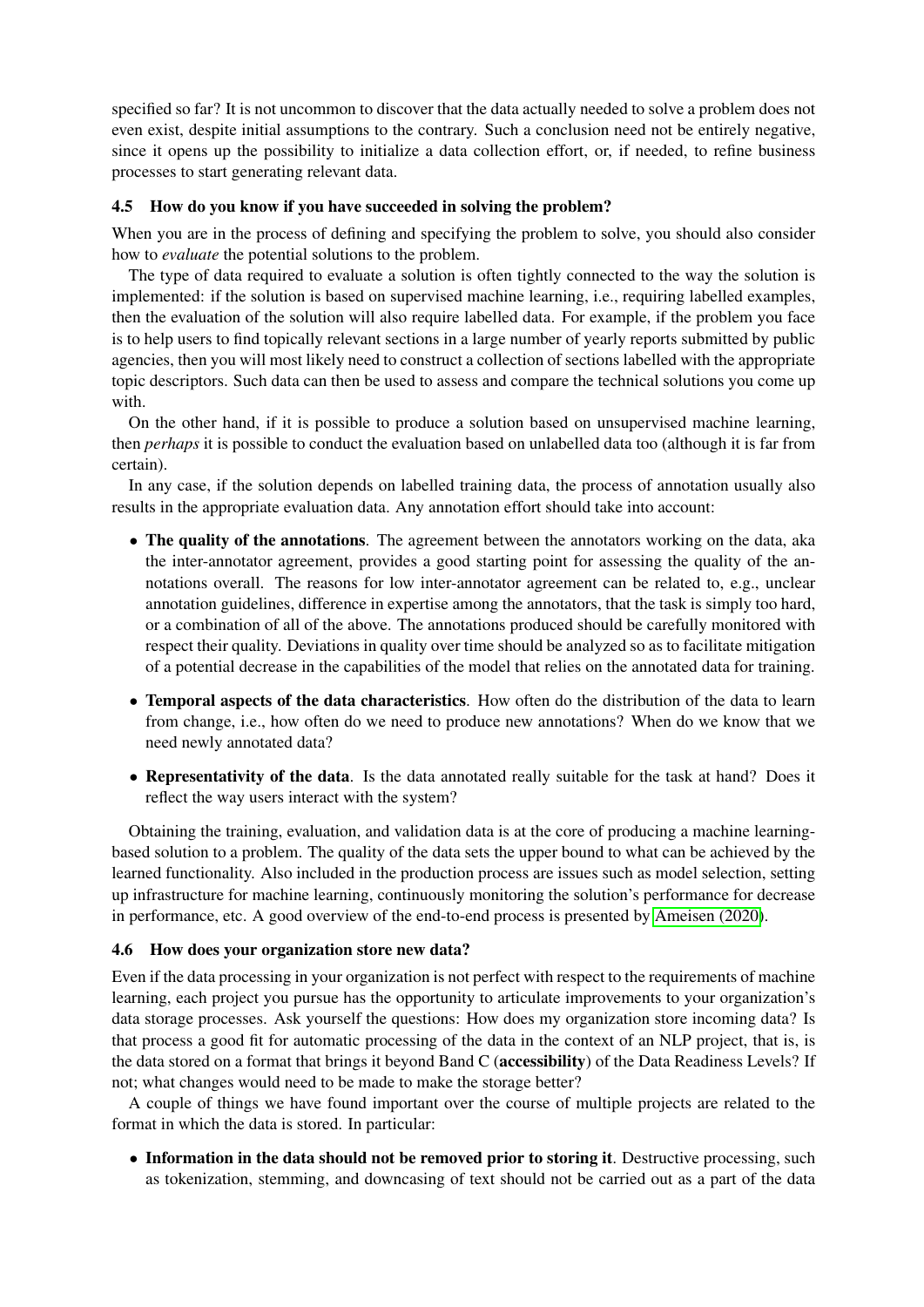storing process. Do not conflate the intended usage of the data for a particular use case with the storage format; make as few assumptions about how the data will be used in the future as possible.

- Avoid proprietary formats, and formats not intended for automatic processing. Document formats output by regular word processing software, for instance PDF, Word, and Pages, are *not* appropriate formats for input to automatic, machine learning-based processing of information. The challenges of converting, e.g., a PDF file to a textual format suitable for use in a processing pipeline are many. There are currently no general and stable programmatic solution for avoiding:
	- the omission of information, e.g., erroneously broken up words;
	- the introduction of superfluous information, e.g., insertion of page headers as part of the text;
	- character encoding issues;
	- the dispersion of information from tables into running text;
	- the mix up of the order of paragraphs or columns, or;
	- a number of additional challenges, as described by [Panait \(2020\)](#page-6-3).
- Logical structure. If possible, make sure the logical structure of a document is made accessible upon retrieval. That is, ensure that relevant parts of a document are possible to refer to by their function, enabling document segmentation queries such as:
	- Give me the table of contents of this document.
	- List, in order, all top level subsections and their textual contents from Chapter 3 in this book.
	- Extract all tables from this yearly report.

Failing to address the above issues may result in your data never making it past Data Readiness Level Band C, and thus not be appropriate for automatic analysis.

## 5 How to contribute

The NLP data readiness document is work-in-progress. If you have any questions, suggestions for edits, or other input, please email the author or submit a pull request in the document's GitHub repository, available at: <https://github.com/fredriko/nlp-data-readiness>.

General step-by-step instructions for how to contribute to create a pull request is descibed by, e.g, [Data School \(2020\)](#page-5-5).

#### 6 Acknowledgements

Thanks to Fehmi ben Abdesslem and Fredrik Carlsson at RISE for suggestions and comments.

#### References

<span id="page-5-4"></span>Emmanuel Ameisen. 2020. *Building Machine Learning Powered Applications*. O'Reilly Media, Inc.

- <span id="page-5-2"></span>Jim Banke. 2017. Technology Readiness Levels Demystified. URL: [https://www.nasa.gov/topics/](https://www.nasa.gov/topics/aeronautics/features/trl_demystified.html) [aeronautics/features/trl\\_demystified.html](https://www.nasa.gov/topics/aeronautics/features/trl_demystified.html). Accessed: 2020-08-31.
- <span id="page-5-5"></span>Data School. 2020. Step-by-step guide to contributing on GitHub. URL: [https://www.dataschool.io/](https://www.dataschool.io/how-to-contribute-on-github/) [how-to-contribute-on-github/](https://www.dataschool.io/how-to-contribute-on-github/). Accessed: 2020-09-01.
- <span id="page-5-0"></span>Hugh Harvey and Ben Glocker. 2019. A standardised approach for preparing imaging data for machine learning tasks in radiology. In *Artificial Intelligence in Medical Imaging*, pages 61–72. Springer.

<span id="page-5-1"></span>Neil D Lawrence. 2017. Data readiness levels. *arXiv preprint arXiv:1705.02245*.

<span id="page-5-3"></span>Microsoft. 2020. What is the Team Data Science Process? URL: [https://docs.microsoft.com/](https://docs.microsoft.com/en-us/azure/machine-learning/team-data-science-process/overview) [en-us/azure/machine-learning/team-data-science-process/overview](https://docs.microsoft.com/en-us/azure/machine-learning/team-data-science-process/overview). Accessed: 2020-09-01.